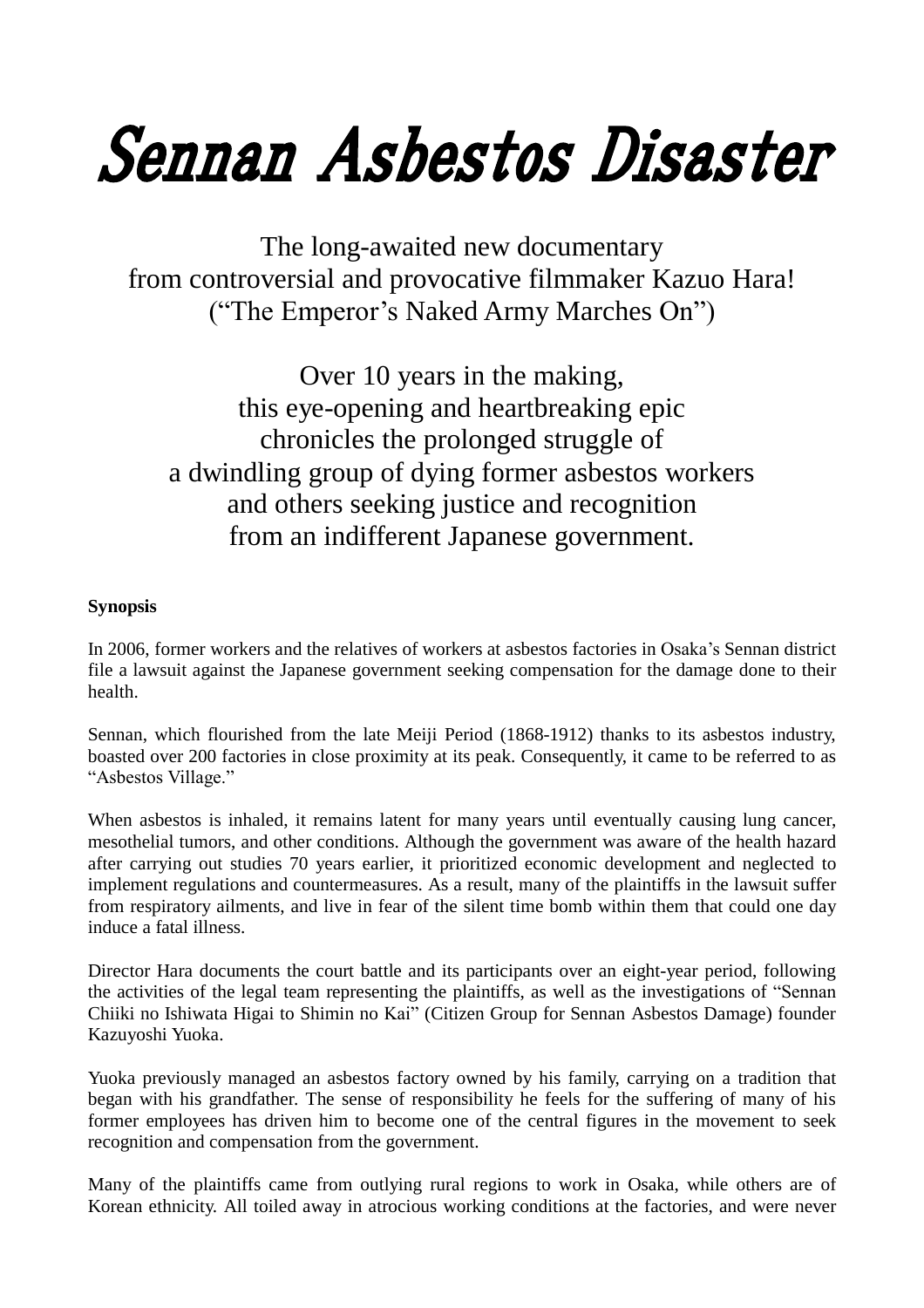instructed to take precautionary measures when working with asbestos. They hope to win their court case, and enjoy a modicum of respite. However, the government continues to appeal each verdict in the favor of the plaintiffs, whose prolonged fight for justice takes a heavy physical toll on them...

Factory workers were not the only ones whose health was ravaged by asbestos production. The Japanese word "bakuro" (exposure) is used to describe developing an illness through inhalation of asbestos, and also applies to residents of areas near factories and members of workers' families who were also exposed.

Plaintiff Yoko Okada is one such victim. From an early age, she lived in employee housing next to an asbestos factory where her parents worked, and often went there with her mother Harumi. At the time, they had not been made aware of the effect asbestos could have on their health. Yoko's parents contracted asbestosis, and so did she. Now she has been forced to quit her job as a nurse, and cannot live without an oxygen inhalator. Despite Yoko voicing her resentment toward Harumi, they both decide to join the plaintiff group.

The first plaintiff group is comprised of 31 people. In 2009, prior to the conclusion of the trial, the group sets about gathering the signatures of 300,000 people demanding a fair judgment. In May of 2010, the Osaka District Court rules in favor of the plaintiffs. However, this verdict does not include compensation for family members and local residents exposed to asbestos. It is the beginning of the government's attempts to delineate the official scale of the damage.

As Hara's camera continues to capture the long legal struggle and the interactions between the various people involved, he comes to wonder whether the court case is merely a formality for the purpose of maintaining state power. Is there any point in playing by the government's rules? He asks: "Surely this lawsuit isn't a true expression of anger toward the state?" Lawyer Yukio Kamada replies: "It's achieving substantial results, such as the hundreds of thousands of signatures we've collected, despite the lack of an organized movement or a labor union to rely on." Meanwhile, Tetsuya Yamada of the plaintiff group admits: "It's frustrating, but my grandfather was once arrested for denigrating the Emperor, so I don't want to make things any worse than they are." However, one man secretly feels the same way as Hara does: Yuoka.

In December of 2013, the second plaintiff group wins another victory in the High Court, and the legal team urges the state not to appeal the verdict. However, in January of 2014, as plaintiffs travel to Tokyo on a bullet train on the day a demonstration is scheduled to be held in front of the Ministry of Health, Labour and Welfare, Yuoka declares that he intends to deliver a petition directly to Prime Minister Shinzo Abe at his official residence.

### **Director's Profile: Kazuo Hara**

Born in June 1945, Ube City, Yamaguchi Prefecture. Attended Tokyo College of Photography before dropping out to work as support staff at a special education school, where he developed an intense interest in the world of disabled children. Subsequently held a photo exhibition titled "Baka ni Sunna" (Don't Make Fun of Me). Founded production company Shissoh Production with Sachiko Kobayashi in 1972. Made his directorial debut that same year with documentary film "Goodbye CP," about changing relationships between the disabled and the able-bodied. Follow-up "Extreme Private Eros: Love Song 1974" profiles Hara's ex-wife Miyuki Takeda, who had left him and moved to Okinawa, including an unassisted childbirth. Made in 1974, it drew acclaim as a pioneering "self documentary." In 1987, "The Emperor's Naked Army Marches On" followed former soldier Kenzo Okuzaki's relentless hounding of his superior officers to hold them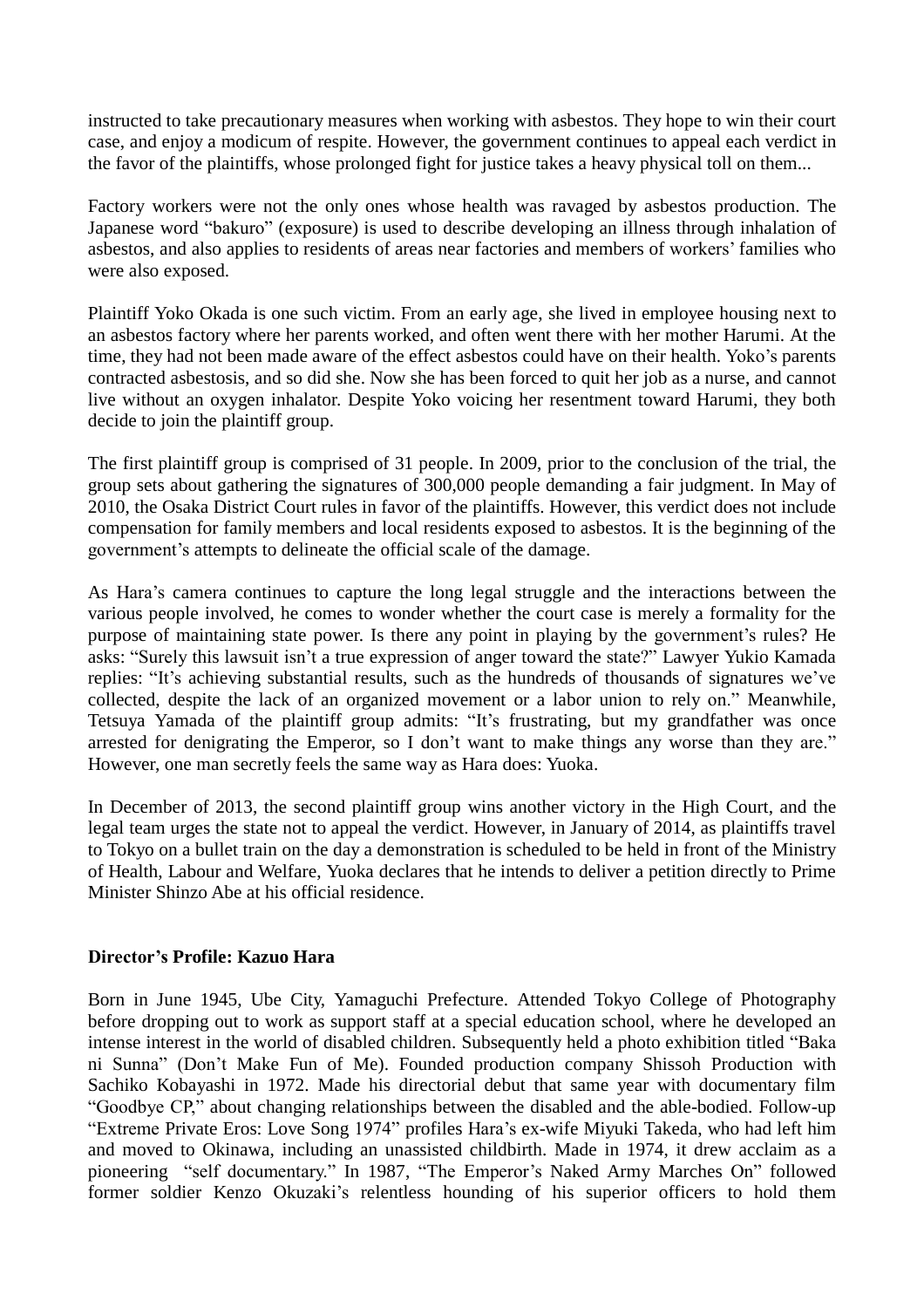accountable for their actions in World War II. It became a huge hit, winning a Best Newcomer Award from the Director's Guild of Japan, the Berlin International Film Festival's Caligari Film Award, the Cinéma du Réel's Grand Prix, and many other accolades. 1994 saw the release of "A Dedicated Life," an examination of truths and fictions surrounding novelist Mitsuharu Inoue, which topped film magazine Kinema Junpo's Best 10 list of Japanese films for that year. Presented his first fiction film "The Many Faces of Chika" in 2005, in which four actresses portray the life of one woman. Actively involved in cultivating new filmmakers, having taught at Japan Institute of the Moving Image, Waseda University, Osaka University of Arts, and other institutions, as well as holding his own film studies workshop Cinema Juku on an irregular basis. Despite being far from prolific, the films he has released to date are all highly regarded, and retrospectives of his works have been held at international film festivals in Buenos Aires, Montreal, Sheffield, Amsterdam, and elsewhere.

### **Director's filmography: Kazuo Hara**

1972 Goodbye CP

1974 EXTREME PRIVATE EROS: LOVE SONG 1974

1987 The Emperor's Naked Army Marches On

-Best Newcomer Award from the Director's Guild of Japan -The Berlin International Film Festival's Caligari Film Award -The Cinéma du Réel's Grand Prix

1994 A Dedicated Life

-Topped film magazine Kinema Junpo's Best 10 list of Japanese films for that year.

2005 The Many Faces of Chika

2017 Sennan Asbestos Disaster

#### **Director's Message**

Why did I make "Sennan Asbestos Disaster"?

In making films, I've never contemplated the way in which I (we) go about making them. I believe I've made films to explore how I should live my own life, in response to the changing times.

During the period we call Showa (1926-1989), back when I was in my twenties, I hated my own cowardice and had a constant desire to become stronger. To fulfill that desire, I've made documentaries about people who practice radical lifestyles. Through turning my camera on them, I hoped to create inescapable connections, giving myself no way out, so that they would toughen me up. This gave birth to my "hero series" of four films.

Meanwhile, as I was preoccupied with my own desperate struggle, the era changed to Heisei (1989 to the present day). I searched for even more radical protagonists. However, they were nowhere to be found. As I wondered why, 10 years passed me by, and at long last, I finally came to a realization: the era we call Heisei no longer accepts radical lifestyles. This meant that the style of